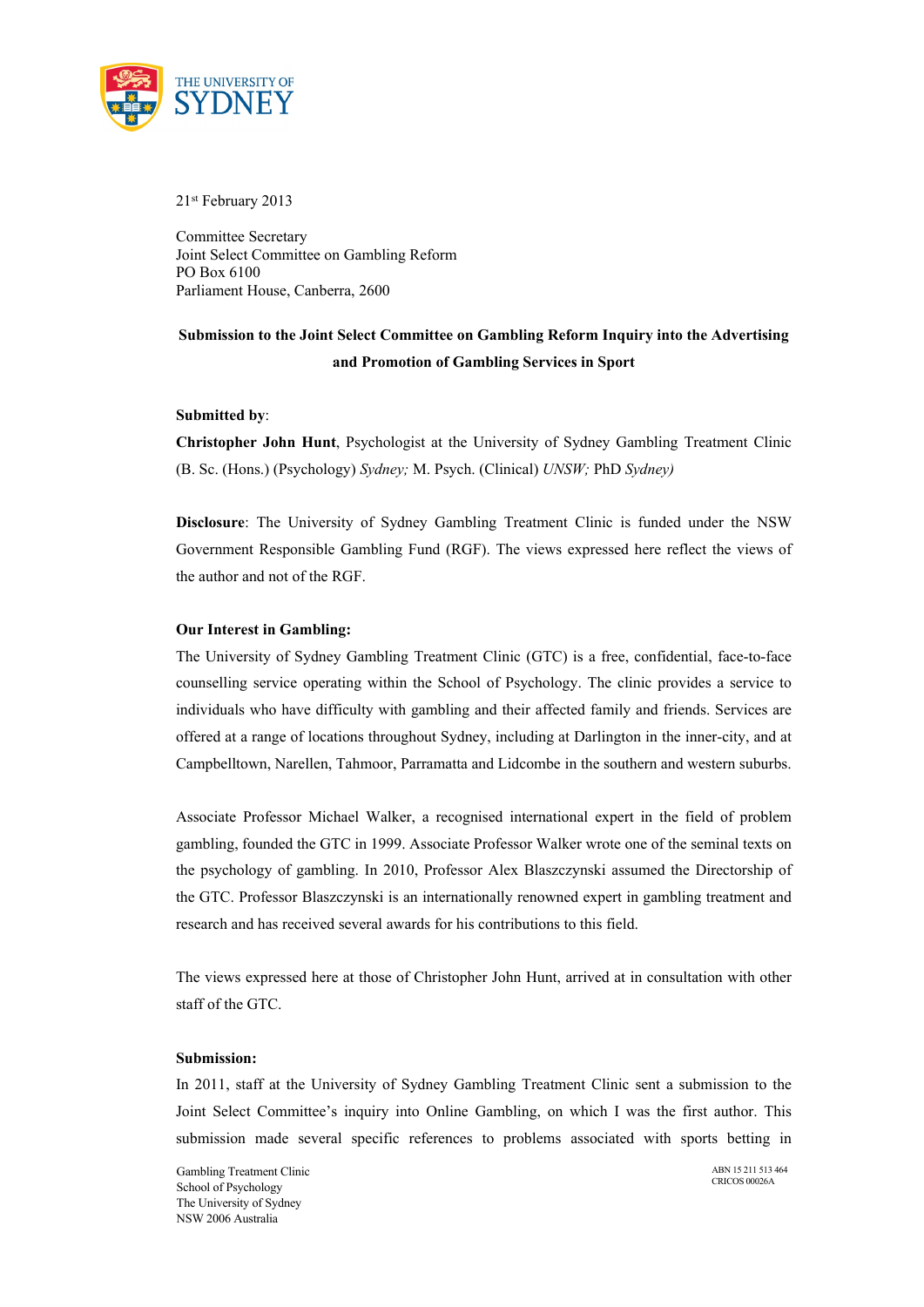

Australia. It was heartening to see the committee adopted several of our recommendations, particularly with regards to the live promotion of betting odds during sporting matches, and that the government acted to respond to some of these recommendations.

The majority of the comments made in the previous submission still apply today: sports-betting clients are continuing to constitute a minority of our clients, but they are a fast growing minority. We still observe significant harms in relation to this form of gambling. Spot betting continues to represent a particularly risky form of gambling likely to contribute to the development of, and to exacerbate existing, problem gambling. Rather than reiterate the comments made in the previous submission, I would like to highlight for the committee two issues that were not fully addressed in the previous submission that have become particularly problematic in recent years. These issues are the proliferation of media reporting and non-traditional promotion of wagering, and the increasing use of mobile phone applications for wagering. These comments are based on observations made during my work with problem gambling clients, consultation with my colleagues, and on reports from clients themselves on factors surrounding their gambling. More detailed research is needed on some of these topics.

### *Media Reporting and Non-traditional Promotion of Wagering*

As mentioned in the previous submission, advertising of wagering products that links them to notions of winning and excitement, and the constant promotion of wagering odds during sporting matches, both support the development and maintenance of problem gambling. In recent years, this trend has been exacerbated. Not only are sports commentators routinely seen discussing wagering odds during pre- and post-broadcast commentary, but prominent bookmakers are now themselves appearing on both free-to-air and subscription television news and sports broadcasts to discuss current betting markets for upcoming sporting events. Newspapers, magazines and online news sources also frequently carry interviews and barely-altered press releases from wagering companies as news content. This constant intrusion of wagering into the sporting discourse has the effect of making wagering appear to be an integral and normal part of enjoying sports. This normalisation of the discussion of wagering makes a ban of reporting of odds during sporting matches ineffective, given the massive amount wagering discussion that is occurring in news segments, and in pre- and post- game commentary.

Whilst this confluence of wagering and sport has existed in horse and dog racing for many decades, most other sports in Australia have traditionally existed independently of wagering. This includes sports that occupy a central part in the Australian cultural identity, such as Australian football, rugby league and union, and various Olympic sports. While specific events such as the Melbourne Cup command large audiences, regular weekly NRL and AFL matches tend to attract a greater number of spectators, both at the grounds and via television and the Internet, then typical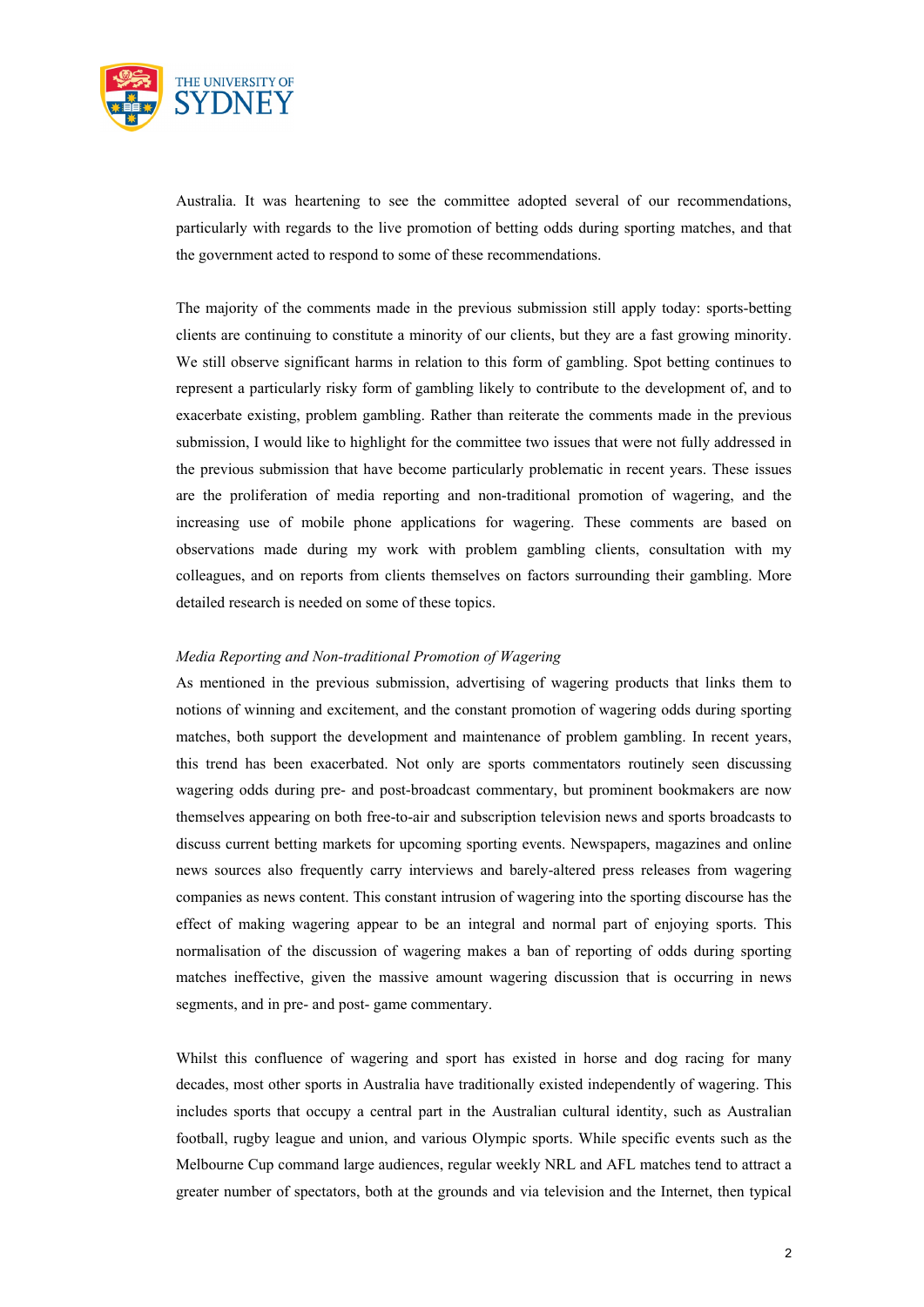

horse racing events. By moving towards a similar model to horse and dog racing, and embracing wagering as an integral part of the sport, there is a high risk that, over time, wagering will be taken up by a much larger proportion of the population than is currently observed. While I do not intend to argue that everyone who will take up wagering will go on to develop gambling problems, a proportion will. Thus, the incidence of problem gambling is likely to increase over time from this binding of sports and wagering.

Furthermore, sports such as the AFL, NRL and various Olympic sports have also traditionally appealed to, and have been marketed towards, children and families in a way that horse and dog racing has not. By normalising wagering associated with these sports, there is a high risk that the prevalence of problem gambling will increase as generations who have grown up with ubiquitous discussions of gambling around sport reach the legal gambling age.

In addition to these large-scale promotional activities that normalise wagering, more individualised promotions of wagering to gamblers via inducements and personalised messages are also problematic. Several clients of this clinic report that following attempts to cut down or stop gambling, they received emails from wagering services encouraging them to return to betting, occasionally even offering inducements such as free bets to do so. Such tailored promotion of wagering can make it very difficult for those who are struggling with gambling to cut down or stop.

#### *Use of Mobile Phone Applications*

The use of mobile phone applications (or apps) is another area of concern that has grown dramatically since our previous submission. An increasing proportion of clients report using apps in order to place bets. This method of accessing gambling differs from other internet-forms of betting in that it can be accessed with more easily. Clients are able to place bets at any time in any location, whereas previously they may have been limited to placing bets at times when they had access to a computer. Several clients have reported that this has allowed them to place bets more frequently than they would have previously, which has increased the losses accrued. Clients also report that given the ease with which they are able to place bets via this method without having to re-enter their credit card details means that it is often difficult to keep track of their current losses, increasing the likelihood of larger debts being created. At this point, such reports are anecdotal, and research is currently needed to support claims of increased harm as a result of the use of apps, and what harm minimisation features can be incorporated into future app designs.

#### *Recommendations*

Based on these observations, I would strongly support the following proposals to help limit the rise of sports wagering-based problem gambling: